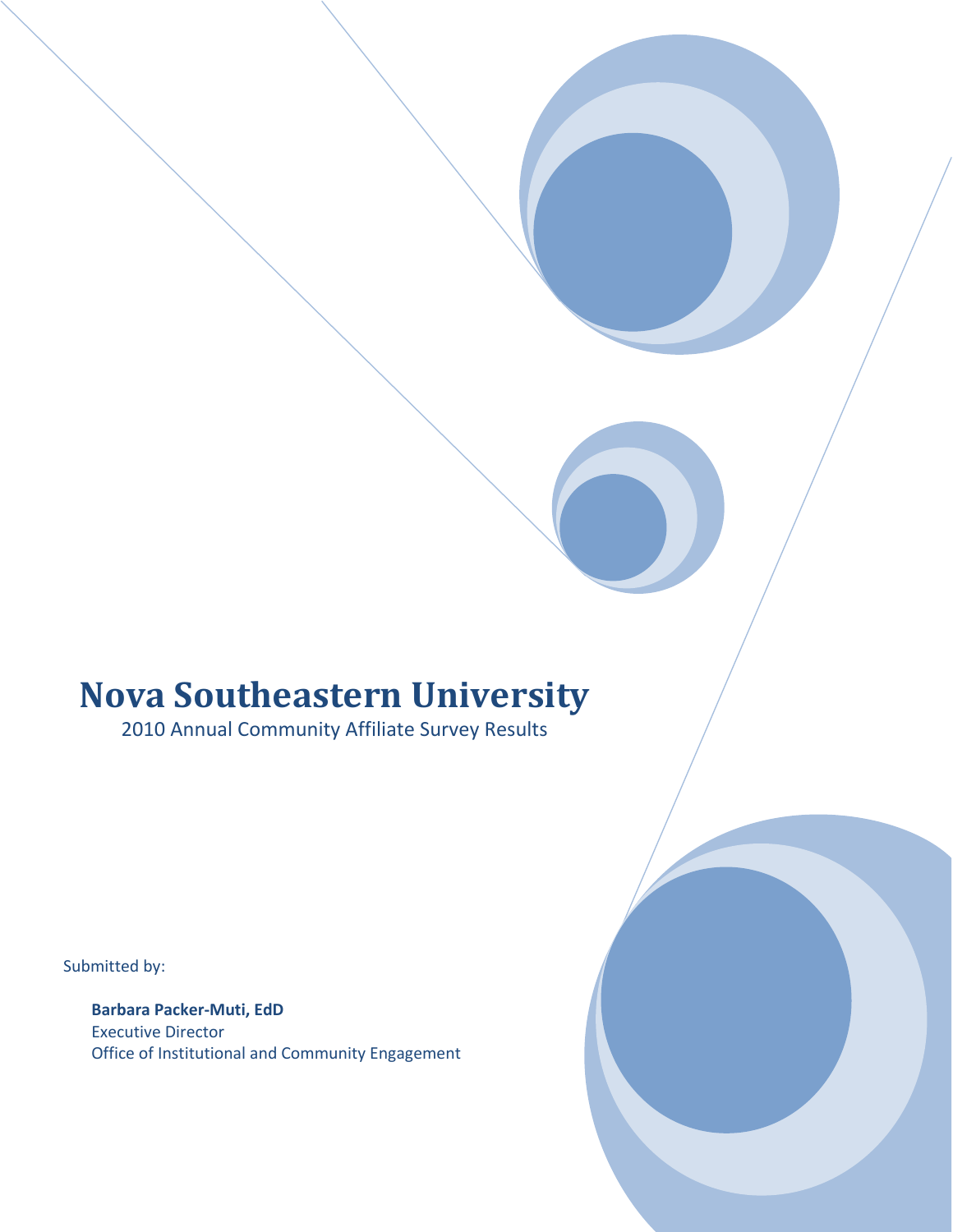| <b>Table of Contents</b> |                |  |
|--------------------------|----------------|--|
| <b>Executive Summary</b> | $\mathbf{1}$   |  |
| Report Information       | $\overline{2}$ |  |
| Question 1               | $\mathsf{3}$   |  |
| <b>Question 2</b>        | $\overline{4}$ |  |
| Question 3               | 5              |  |
| Question 4               | 6              |  |
| Question 5               | $\overline{7}$ |  |
| Question 6               | 8              |  |
| Question 7               | $\mathsf g$    |  |
| <b>Question 8</b>        | 10             |  |
| Question 9               | 11             |  |
| Question 10              | 12             |  |
| Question 11              | 13             |  |
| Question 12              | $17\,$         |  |
| Question 13              | 19             |  |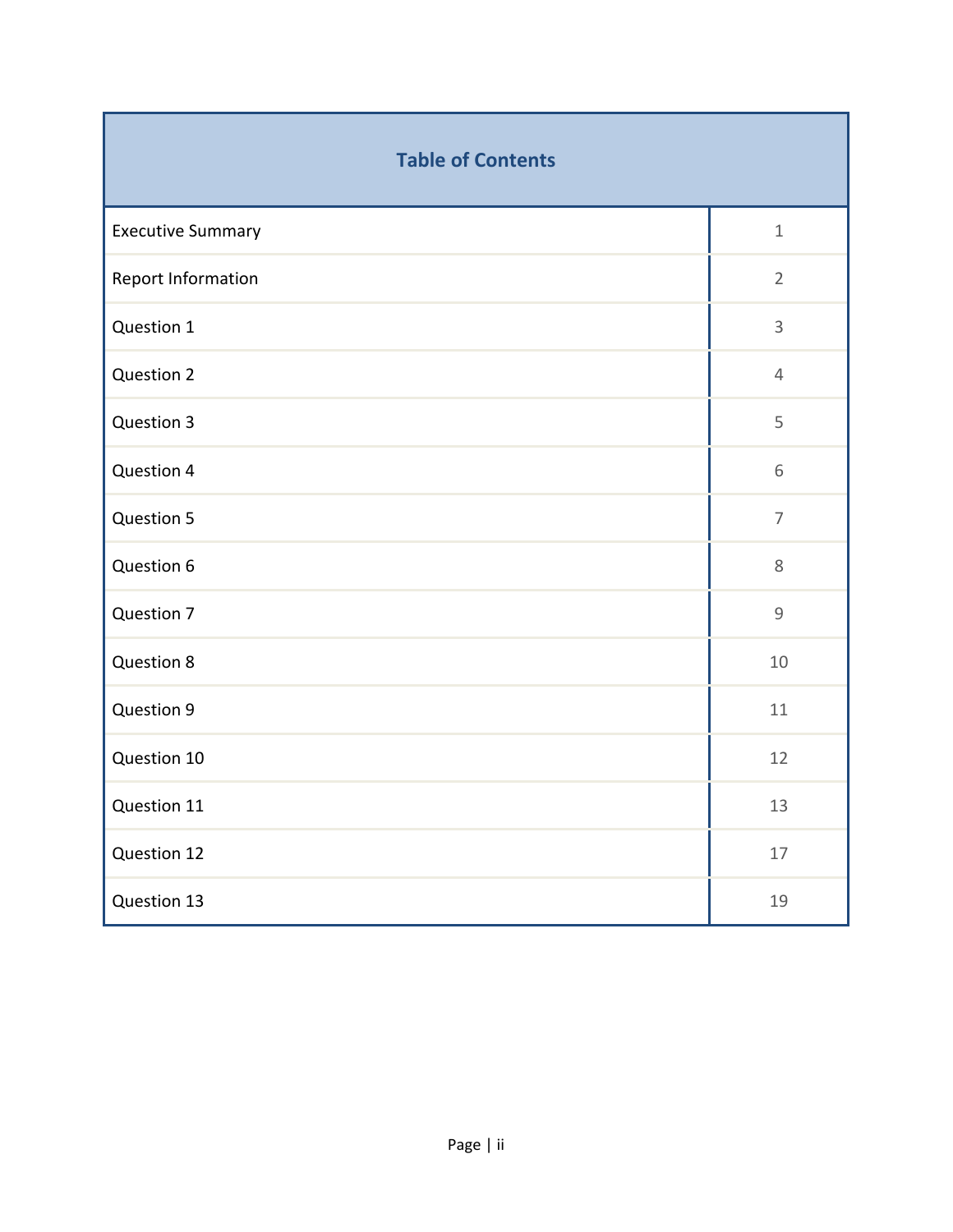## **Executive Summary**

The survey was developed by the Office of Institutional and Community Engagement with the primary goal to gather information from Nova Southeastern University's community affiliates about their perceptions of their experiences in collaboration with NSU and its various programs and centers.

The survey was comprised of a total of 13 questions (including 4 open-ended) and was distributed to 385 community affiliates whose email addresses were provided by the 42 members of NSU's Community Collaboration Committee, representing all academic and administrative units at NSU. The survey used a web-based modality for delivery and was built using the software program, Opinio. Email invitations were initially sent on June 28 with two additional reminders sent to those who did not respond during the second and third week of the survey. The survey closed on July 29, 2010.

The response rate for this survey consisted of 89 community affiliate responses from the pool of 385 potential participants, or 23% of the population. Respondents represented collaborations with 38 different NSU programs, with the largest percentage from the Center for Psychological Studies and with the majority lasting more than 5 years. The types of community collaborations were diversely represented, and the largest percentages were clinical collaborations, followed by special events and/or projects.

In terms of satisfaction with their collaborations with NSU, 100% reported being extremely satisfied or satisfied and 94.32% indicated satisfaction with the responsiveness of NSU faculty or staff to concerns posed by community affiliates. Respondents indicated overwhelmingly (96.59%) to be satisfied with their opportunities to provide input to NSU and 98.87% either strongly agreed or agreed that their staff collaborated well with their NSU counterparts.

In terms of their ability to communicate effectively with NSU faculty and staff, 97.7% strongly agreed or agreed that there is always open communication. When queried about the strengths of their collaboration with NSU, themes emerged in the open-ended questions about the "high quality of NSU students" and about "good communication with NSU faculty". Some of the challenges reported include the need for more opportunities with NSU, and some indication of issues relating to the development of affiliation agreements and with coordination of schedules.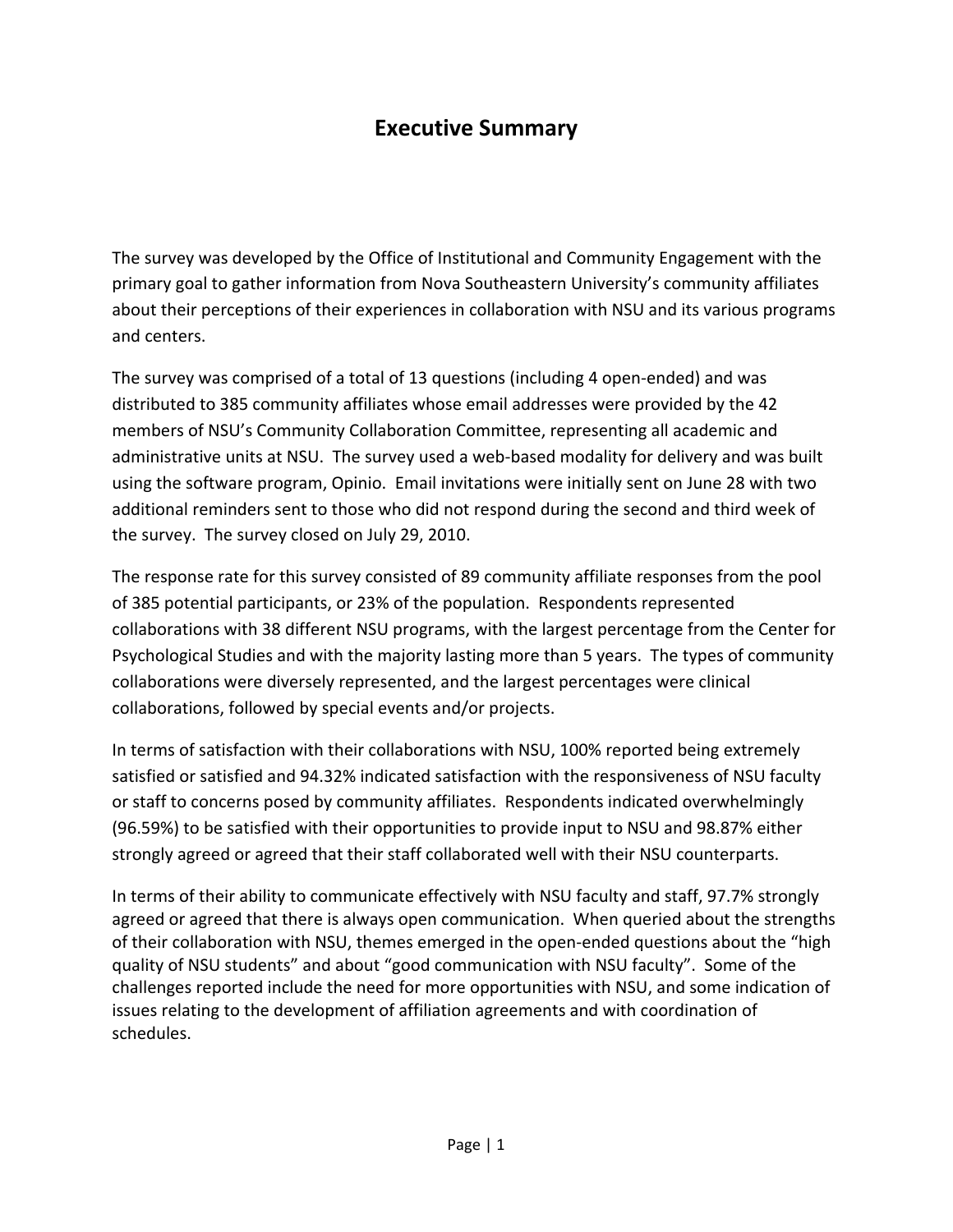| <b>Report Information</b>      |                                       |  |
|--------------------------------|---------------------------------------|--|
| Report date:                   | Tuesday, July 27, 2010 2:10:57 PM EDT |  |
| Stored responses:              | 89                                    |  |
| Number of completed responses: | 85                                    |  |
| Number of invitees:            | 385                                   |  |
| Invitees that responded:       | 89                                    |  |
| Invitee response rate:         | 23%                                   |  |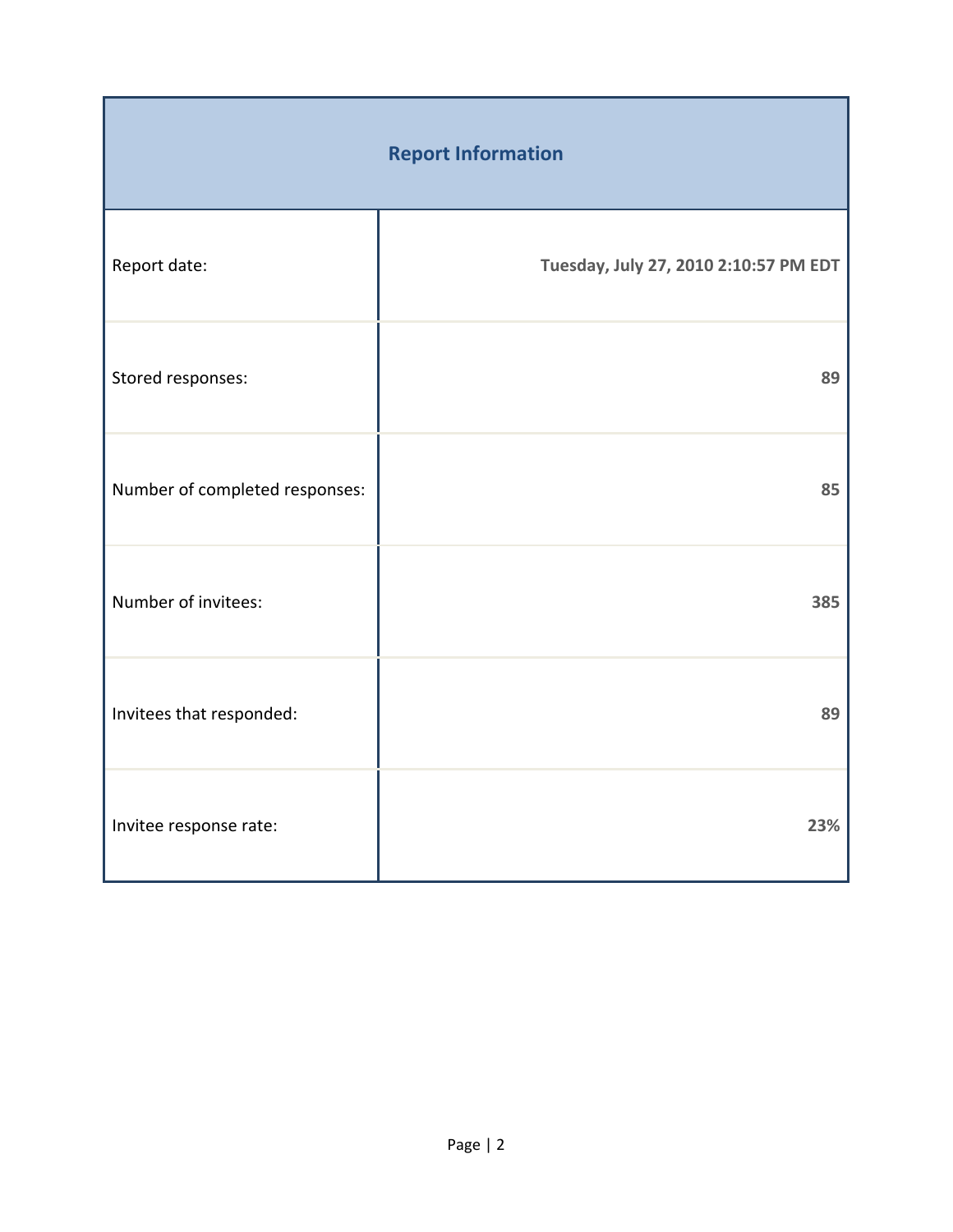### With which NSU program(s) do you collaborate?

| <b>NSU Program Indicated</b>                                                                   | <b>Responses</b> |
|------------------------------------------------------------------------------------------------|------------------|
| Center for Psychological Studies                                                               | 33               |
| <b>Graduate School of Humanities and Social Sciences</b>                                       | 8                |
| <b>College of Pharmacy</b>                                                                     | 7                |
| Alvin Sherman Library                                                                          | 4                |
| <b>Nursing</b>                                                                                 | 4                |
| Lifelong Learning                                                                              | 3                |
| Mailman Segal Institute                                                                        | 3                |
| <b>Occupational Therapy</b>                                                                    | 2                |
| Shepard Broad Law School                                                                       | 2                |
| A South Florida leadership training camp and Camp Eagle (advanced student leadership training) | 1                |
| Arts                                                                                           | $\mathbf{1}$     |
| Audiology                                                                                      | 1                |
| <b>Blood drive programs</b>                                                                    | $\mathbf{1}$     |
| <b>Center for Bioterrorism</b>                                                                 | 1                |
| Charitable contributions with Marine Corps Scholarship Foundation                              | $\mathbf{1}$     |
| Criminal Justice Institute                                                                     | 1                |
| Department of Education and Gerontology                                                        | $\mathbf{1}$     |
| <b>Disabilities Expo</b>                                                                       | 1                |
| <b>Enhanced fitness</b>                                                                        | $\mathbf{1}$     |
| <b>Fischler School of Education and Human Services</b>                                         | 1                |
| Huizenga School of Business                                                                    | $\mathbf{1}$     |
| Language arts and the new Journalism sequence                                                  | 1                |
| Lecture programs                                                                               | $\mathbf{1}$     |
| <b>MACS</b>                                                                                    | 1                |
| Marketing                                                                                      | $\mathbf{1}$     |
| Masters of Leadership Studies                                                                  | 1                |
| <b>Multiple PhD Programs</b>                                                                   | $\mathbf{1}$     |
| <b>Music Department/FCAS</b>                                                                   | 1                |
| <b>NSU Special Events</b>                                                                      | $\mathbf{1}$     |
| NSU Women's Rowing team                                                                        | 1                |
| Physician Assistant                                                                            | $\mathbf{1}$     |
| Relay for Life-American Cancer Society                                                         | 1                |
| <b>Riverwalk Trust</b>                                                                         | $\mathbf{1}$     |
| Service Learning experience                                                                    | 1                |
| Staff: mentorship program with HS students                                                     | $\mathbf{1}$     |
| <b>Student Services/SGA</b>                                                                    | 1                |
| Support for UNCF and GMS programs                                                              | $\mathbf{1}$     |
| Undergraduate Admissions                                                                       | $\mathbf{1}$     |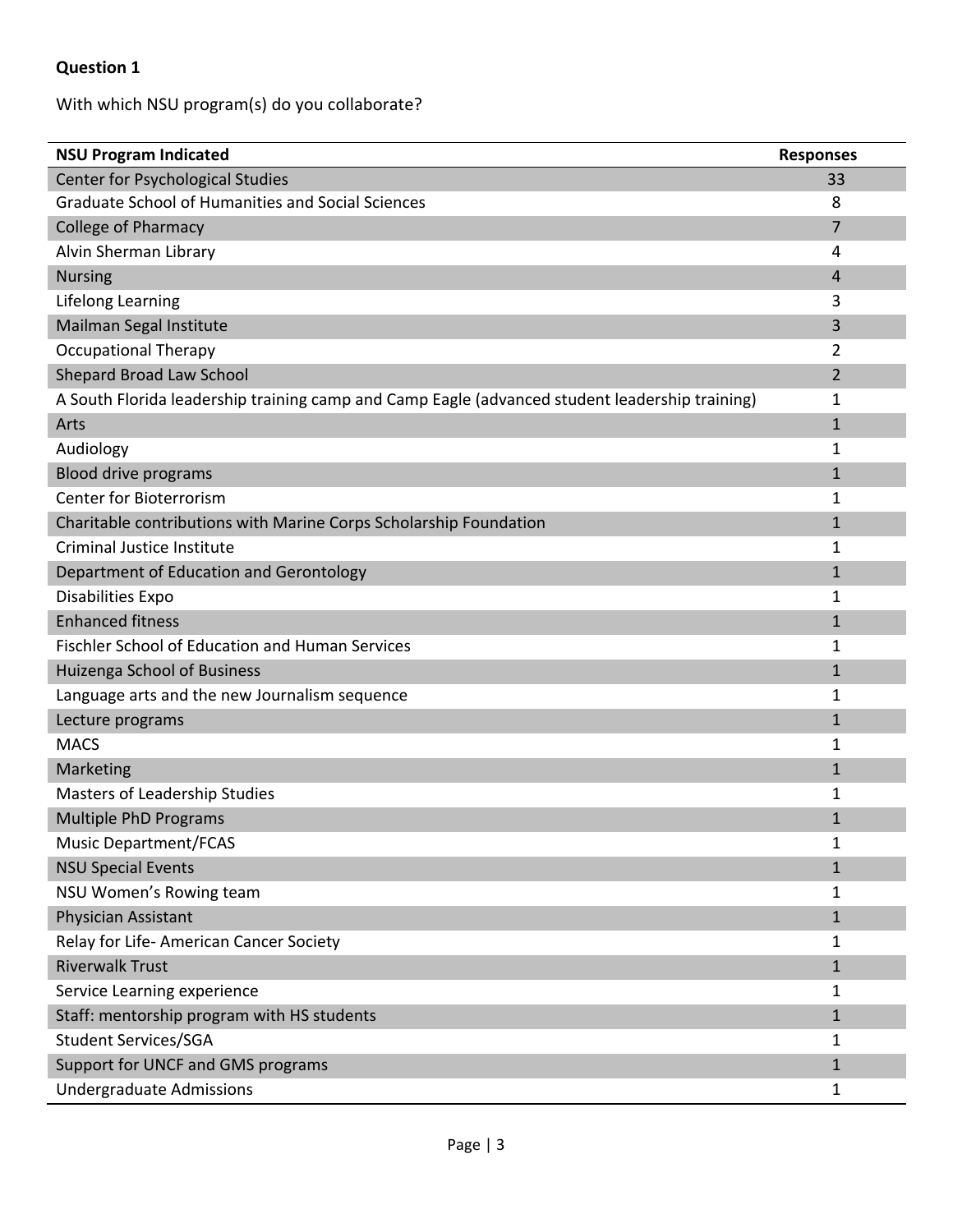How long have you had a collaborative relationship with NSU?



# Frequency Table

| <b>Choices</b> | <b>Absolute Frequency</b> | <b>Relative Frequency</b> | <b>Adjusted Relative</b><br><b>Frequency</b> |
|----------------|---------------------------|---------------------------|----------------------------------------------|
| $0-1$ year     | 14                        | 15.73%                    | 16.09%                                       |
| 2-4 years      | 31                        | 34.83%                    | 35.63%                                       |
| 5+ years       | 40                        | 44.94%                    | 45.98%                                       |
| <b>Other</b>   | $\overline{2}$            | 2.25%                     | 2.30%                                        |
| Not answered:  | 2                         | 2.25%                     |                                              |
| Total:         | 89                        | 100.00%                   | 100.00%                                      |

#### **Other:**

18 months and 10 years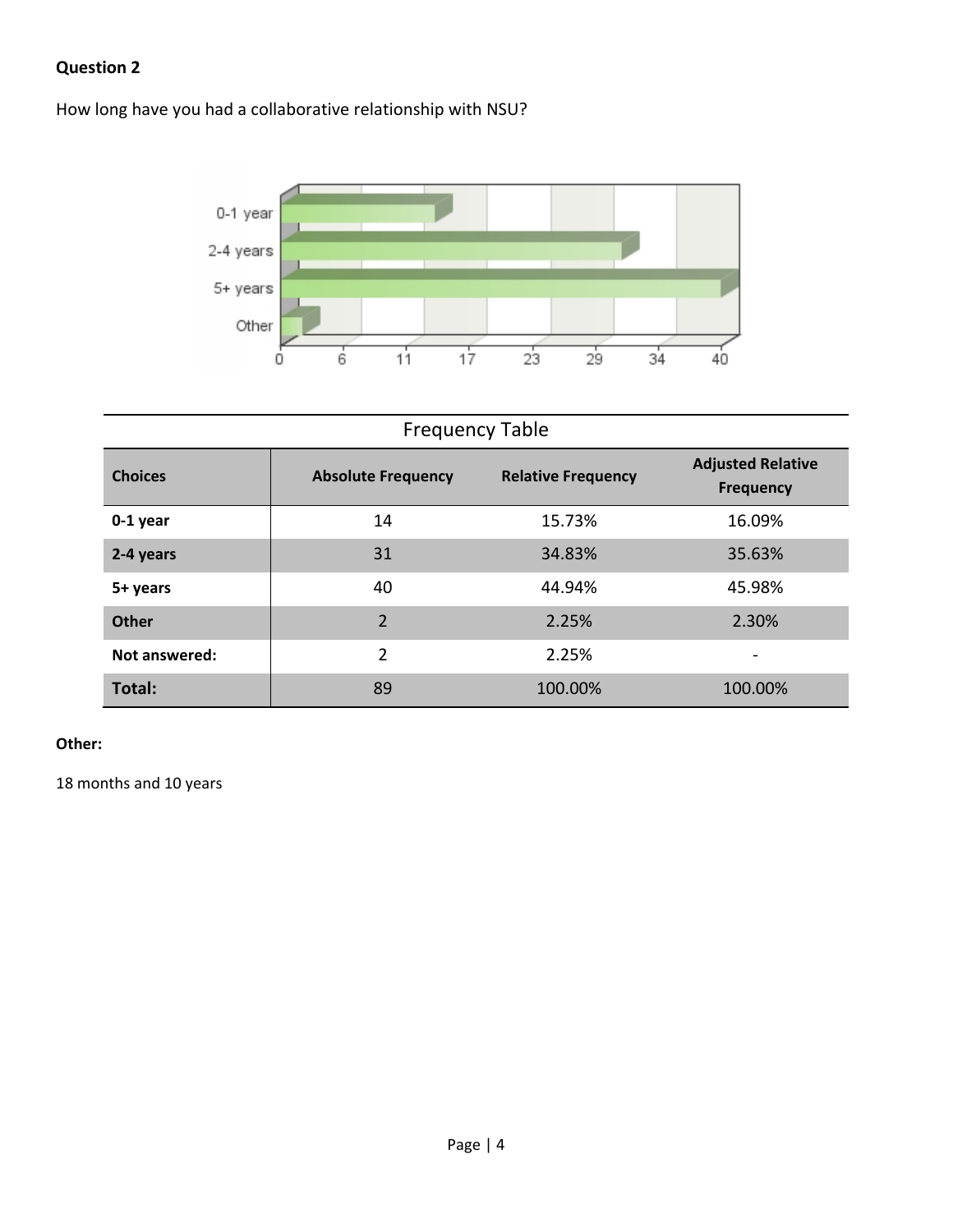Please check which category below most closely describes the type of community collaboration you have with NSU.



| <b>Frequency Table</b>         |                           |                           |                          |  |
|--------------------------------|---------------------------|---------------------------|--------------------------|--|
| <b>Choices</b>                 | <b>Absolute Frequency</b> | <b>Relative Frequency</b> | <b>Adjusted Relative</b> |  |
|                                |                           |                           | <b>Frequency</b>         |  |
| <b>Academic</b>                | 12                        | 13.48%                    | 13.64%                   |  |
| <b>Social</b>                  | 3                         | 3.37%                     | 3.41%                    |  |
| <b>Service</b>                 | 5                         | 5.62%                     | 5.68%                    |  |
| <b>Clinical</b>                | 24                        | 26.97%                    | 27.27%                   |  |
| <b>Research</b>                | $\mathbf{1}$              | 1.12%                     | 1.14%                    |  |
| Professional                   | 12                        | 13.48%                    | 13.64%                   |  |
| <b>Special Events/Projects</b> | 17                        | 19.10%                    | 19.32%                   |  |
| <b>Development</b>             | $\mathbf{1}$              | 1.12%                     | 1.14%                    |  |
| Other                          | 13                        | 14.61%                    | 14.77%                   |  |
| Not answered:                  | $\mathbf{1}$              | 1.12%                     |                          |  |
| Total:                         | 89                        | 100.00%                   | 100.00%                  |  |

#### **Other:**

Internships; Grief camps; Professional Internship; Scholarships; Career services; Internship program; Field placement; Training; Research/Special Events; students come to us as psychology interns; Academic, social, preschool, behavior; Outreach; and Teaching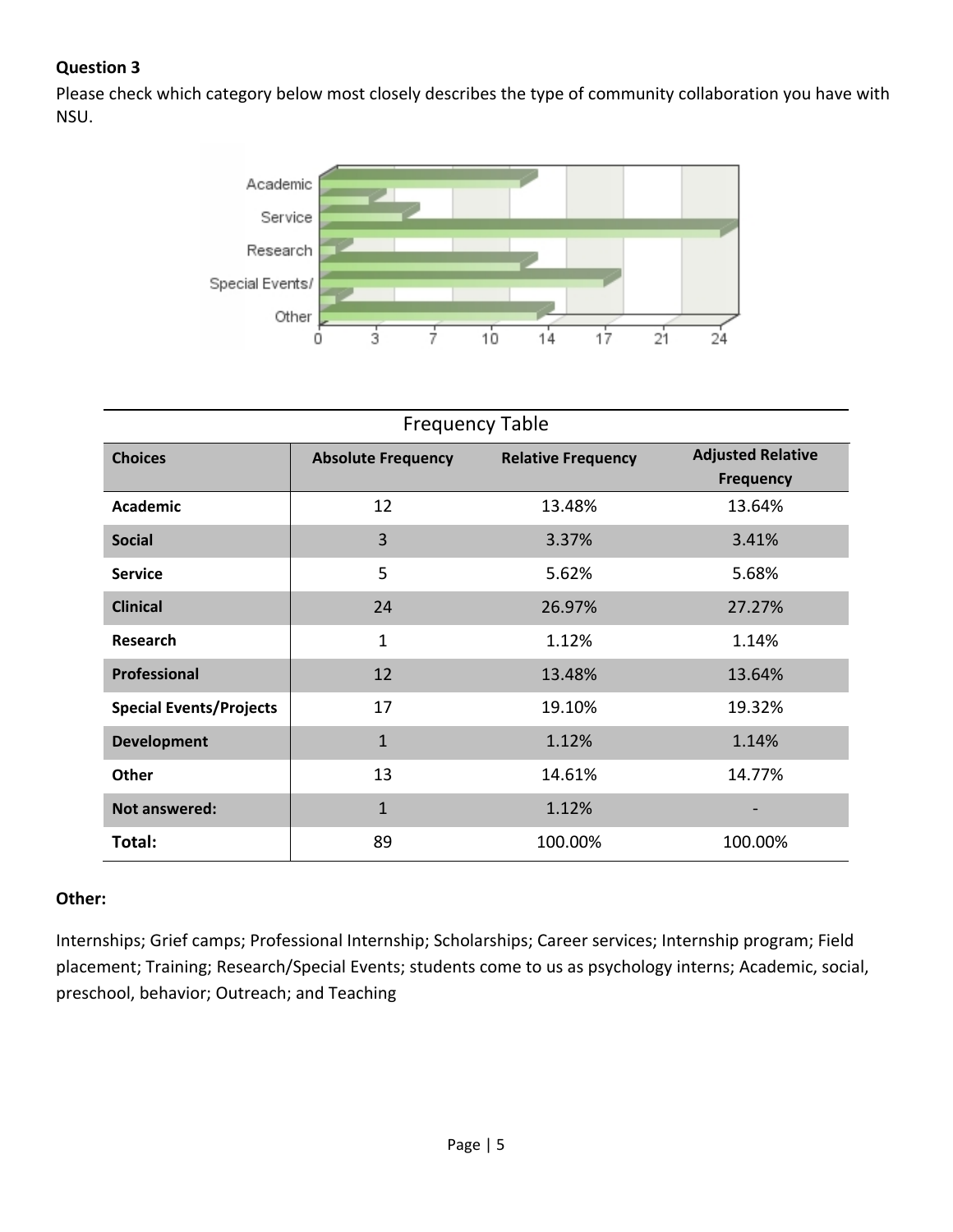How satisfied are you with your overall experiences with NSU?



| <b>Frequency Table</b> |                           |                           |                                              |  |
|------------------------|---------------------------|---------------------------|----------------------------------------------|--|
| <b>Choices</b>         | <b>Absolute Frequency</b> | <b>Relative Frequency</b> | <b>Adjusted Relative</b><br><b>Frequency</b> |  |
| <b>Very Satisfied</b>  | 68                        | 76.40%                    | 77.27%                                       |  |
| <b>Satisfied</b>       | 20                        | 22.47%                    | 22.73%                                       |  |
| Not answered:          | 1                         | 1.12%                     | $\overline{\phantom{0}}$                     |  |
| Total:                 | 89                        | 100.00%                   | 100.00%                                      |  |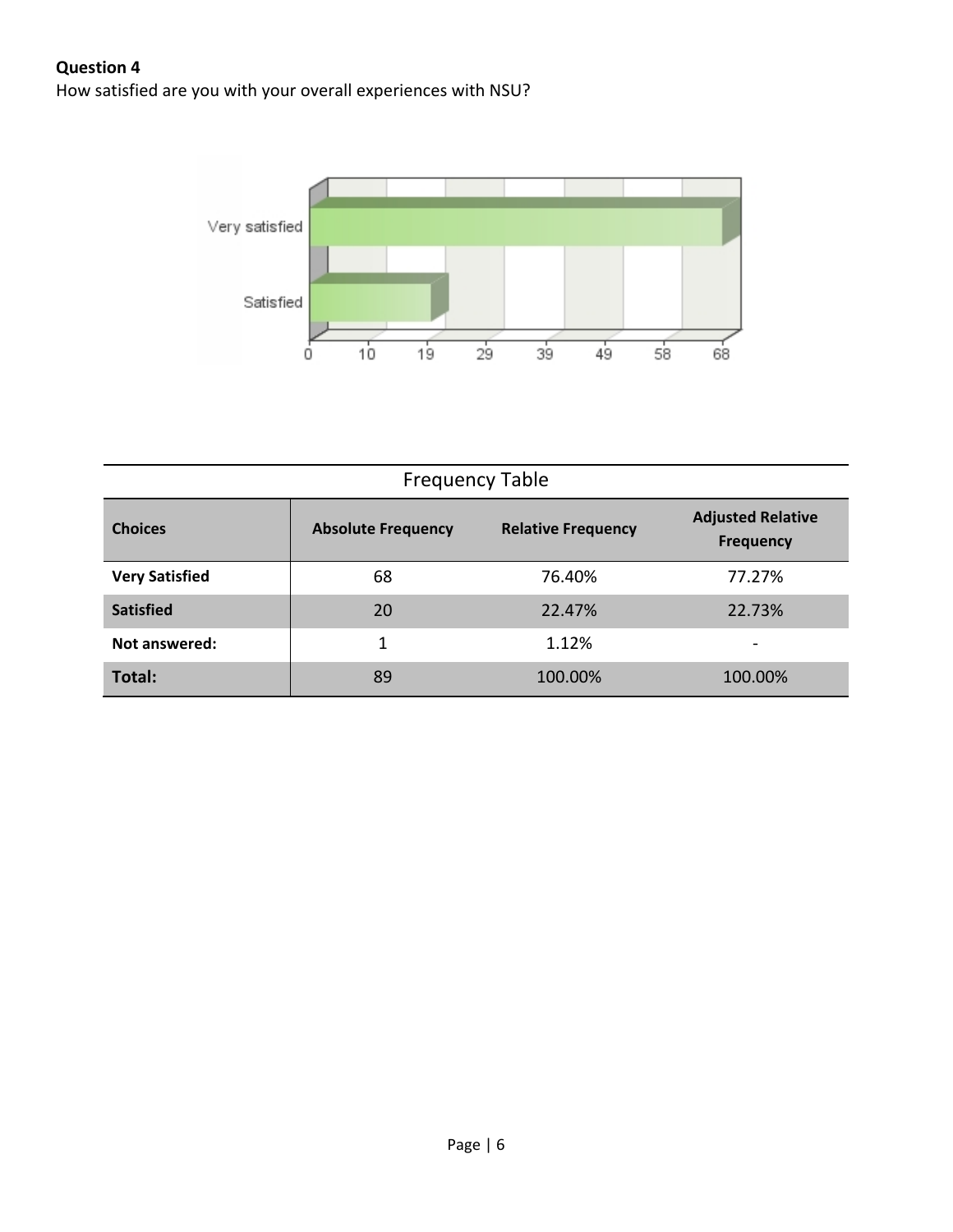How satisfied are you with the responsiveness of NSU's faculty, administration and/or staff to any issues or concerns you present?



| <b>Frequency Table</b> |                           |                           |                                       |  |
|------------------------|---------------------------|---------------------------|---------------------------------------|--|
| <b>Choices</b>         | <b>Absolute Frequency</b> | <b>Relative Frequency</b> | <b>Adjusted Relative</b><br>Frequency |  |
| <b>Very Satisfied</b>  | 57                        | 64.04%                    | 64.77%                                |  |
| <b>Satisfied</b>       | 26                        | 29.21%                    | 29.55%                                |  |
| <b>Dissatisfied</b>    | 1                         | 1.12%                     | 1.14%                                 |  |
| <b>Not Applicable</b>  | $\overline{4}$            | 4.49%                     | 4.55%                                 |  |
| Not answered:          | 1                         | 1.12%                     |                                       |  |
| Total:                 | 89                        | 100.00%                   | 100.00%                               |  |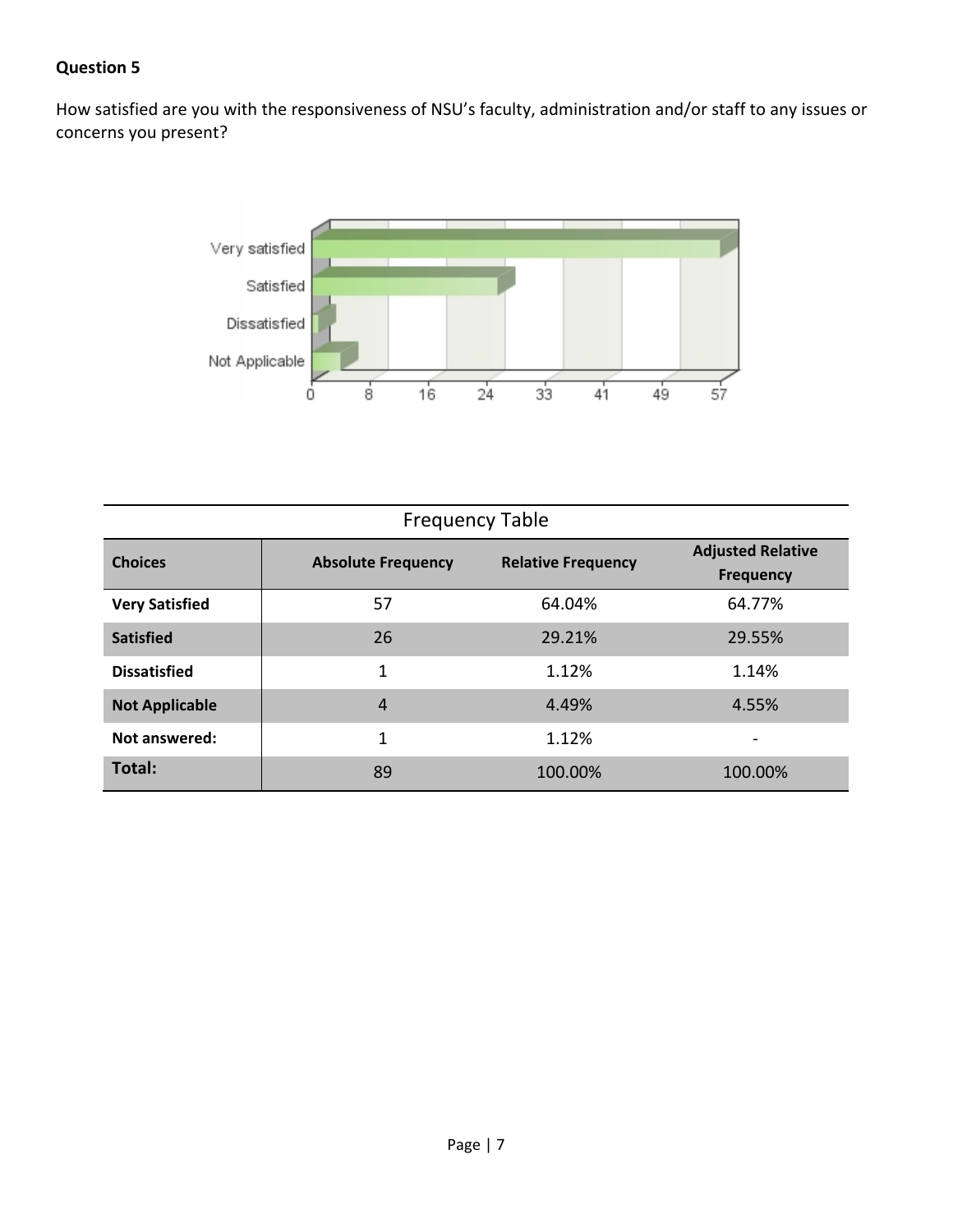How satisfied are you with your opportunities to provide input to your collaboration with NSU?



| <b>Frequency Table</b> |                           |                           |                                              |  |
|------------------------|---------------------------|---------------------------|----------------------------------------------|--|
| <b>Choices</b>         | <b>Absolute Frequency</b> | <b>Relative Frequency</b> | <b>Adjusted Relative</b><br><b>Frequency</b> |  |
| <b>Very Satisfied</b>  | 57                        | 64.04%                    | 64.77%                                       |  |
| <b>Satisfied</b>       | 28                        | 31.46%                    | 31.82%                                       |  |
| <b>Dissatisfied</b>    | 3                         | 3.37%                     | 3.41%                                        |  |
| <b>Not answered</b>    | 1                         | 1.12%                     |                                              |  |
| Total:                 | 89                        | 100.00%                   | 100.00%                                      |  |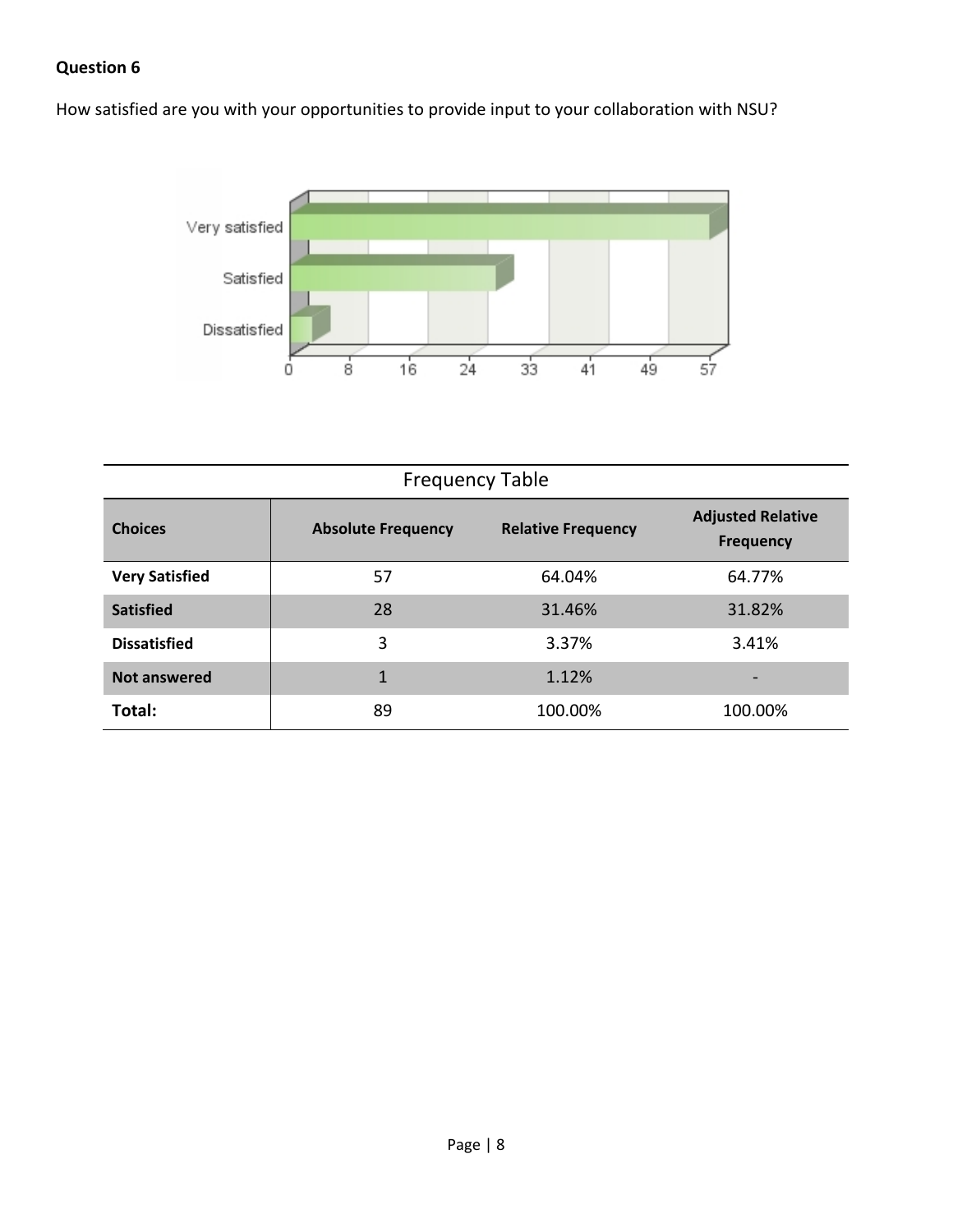The NSU faculty, staff, and/or students are committed to doing quality community work.



| <b>Frequency Table</b> |                           |                           |                                              |  |
|------------------------|---------------------------|---------------------------|----------------------------------------------|--|
| <b>Choices</b>         | <b>Absolute Frequency</b> | <b>Relative Frequency</b> | <b>Adjusted Relative</b><br><b>Frequency</b> |  |
| <b>Strongly agree</b>  | 61                        | 68.54%                    | 69.32%                                       |  |
| Agree                  | 26                        | 29.21%                    | 29.55%                                       |  |
| <b>Disagree</b>        |                           | 1.12%                     | 1.14%                                        |  |
| <b>Not answered</b>    | 1                         | 1.12%                     | $\overline{\phantom{0}}$                     |  |
| Total:                 | 89                        | 100.00%                   | 100.00%                                      |  |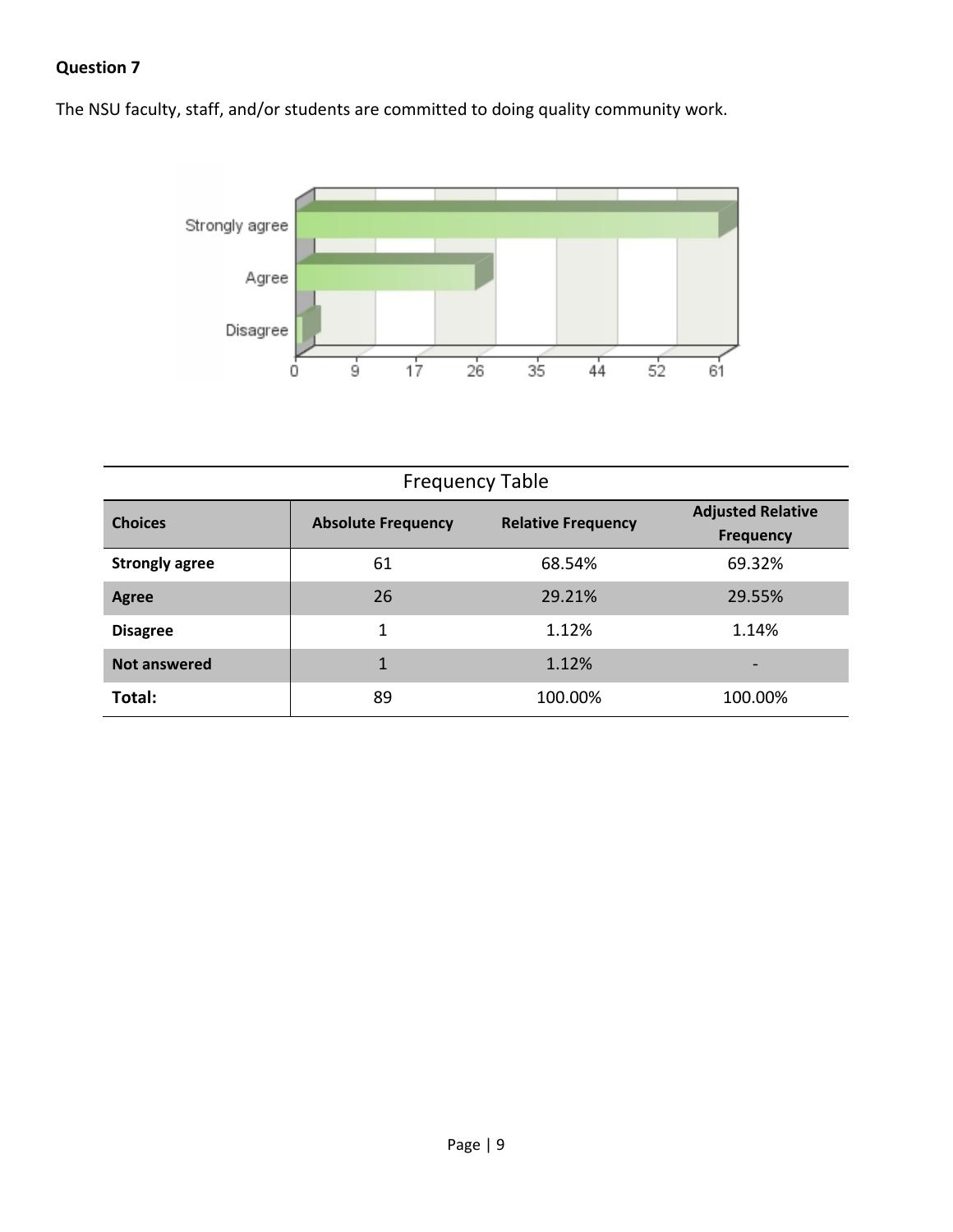My staff, colleagues, or employees collaborate well with our NSU counterparts.



| <b>Frequency Table</b> |                           |                           |                                              |
|------------------------|---------------------------|---------------------------|----------------------------------------------|
| <b>Choices</b>         | <b>Absolute Frequency</b> | <b>Relative Frequency</b> | <b>Adjusted Relative</b><br><b>Frequency</b> |
| <b>Strongly agree</b>  | 56                        | 62.92%                    | 63.64%                                       |
| Agree                  | 31                        | 34.83%                    | 35.23%                                       |
| <b>Disagree</b>        | 1                         | 1.12%                     | 1.14%                                        |
| Not answered           | 1                         | 1.12%                     |                                              |
| Total:                 | 89                        | 100.00%                   | 100.00%                                      |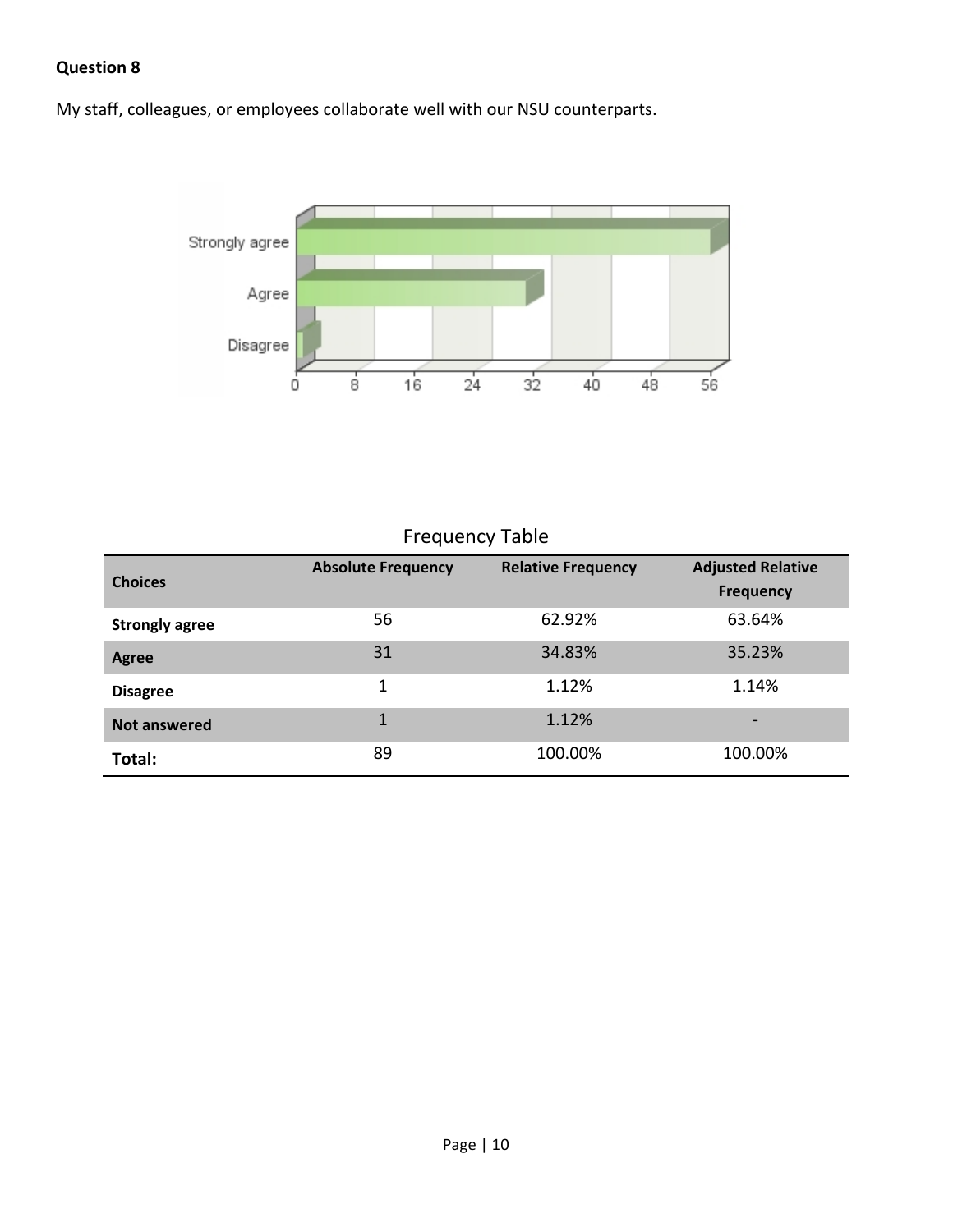There is always open communication between NSU and the staff participating in the community endeavor.



| <b>Frequency Table</b> |                           |                           |                                              |  |
|------------------------|---------------------------|---------------------------|----------------------------------------------|--|
| <b>Choices</b>         | <b>Absolute Frequency</b> | <b>Relative Frequency</b> | <b>Adjusted Relative</b><br><b>Frequency</b> |  |
| <b>Strongly agree</b>  | 56                        | 62.92%                    | 64.37%                                       |  |
| Agree                  | 29                        | 32.58%                    | 33.33%                                       |  |
| <b>Disagree</b>        | 2                         | 2.25%                     | 2.30%                                        |  |
| <b>Not answered</b>    | $\mathfrak{p}$            | 2.25%                     | $\overline{\phantom{0}}$                     |  |
| Total:                 | 89                        | 100.00%                   | 100.00%                                      |  |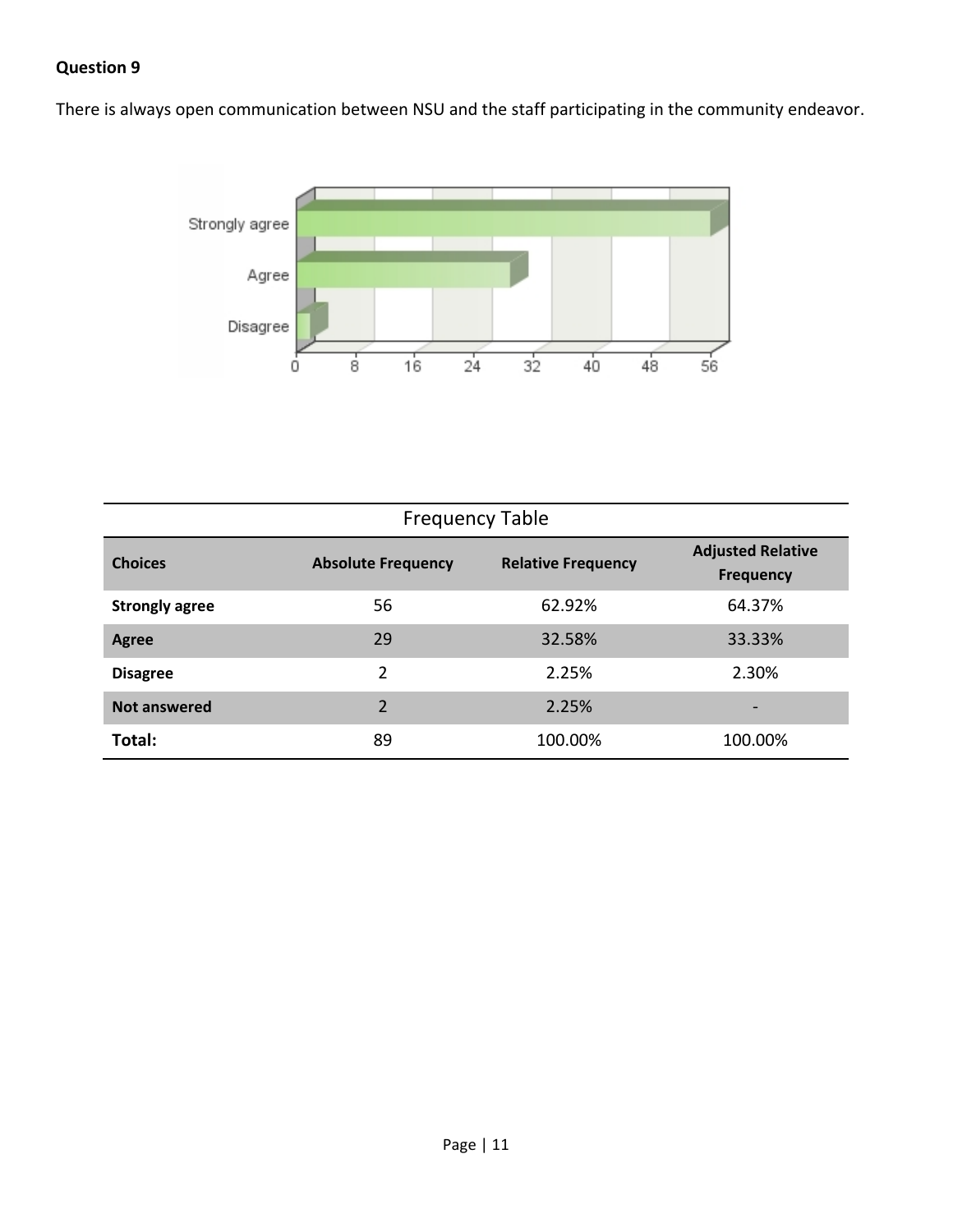NSU offers a range of opportunities for students, faculty, administration and staff to get involved with the local community.



| <b>Frequency Table</b> |                           |                           |                                              |
|------------------------|---------------------------|---------------------------|----------------------------------------------|
| <b>Choices</b>         | <b>Absolute Frequency</b> | <b>Relative Frequency</b> | <b>Adjusted Relative</b><br><b>Frequency</b> |
| <b>Strongly agree</b>  | 46                        | 51.69%                    | 52.27%                                       |
| Agree                  | 25                        | 28.09%                    | 28.41%                                       |
| <b>Disagree</b>        | 1                         | 1.12%                     | 1.14%                                        |
| Don't know             | 16                        | 17.98%                    | 18.18%                                       |
| Not answered           | 1                         | 1.12%                     | $\overline{\phantom{a}}$                     |
| Total:                 | 89                        | 100.00%                   | 100.00%                                      |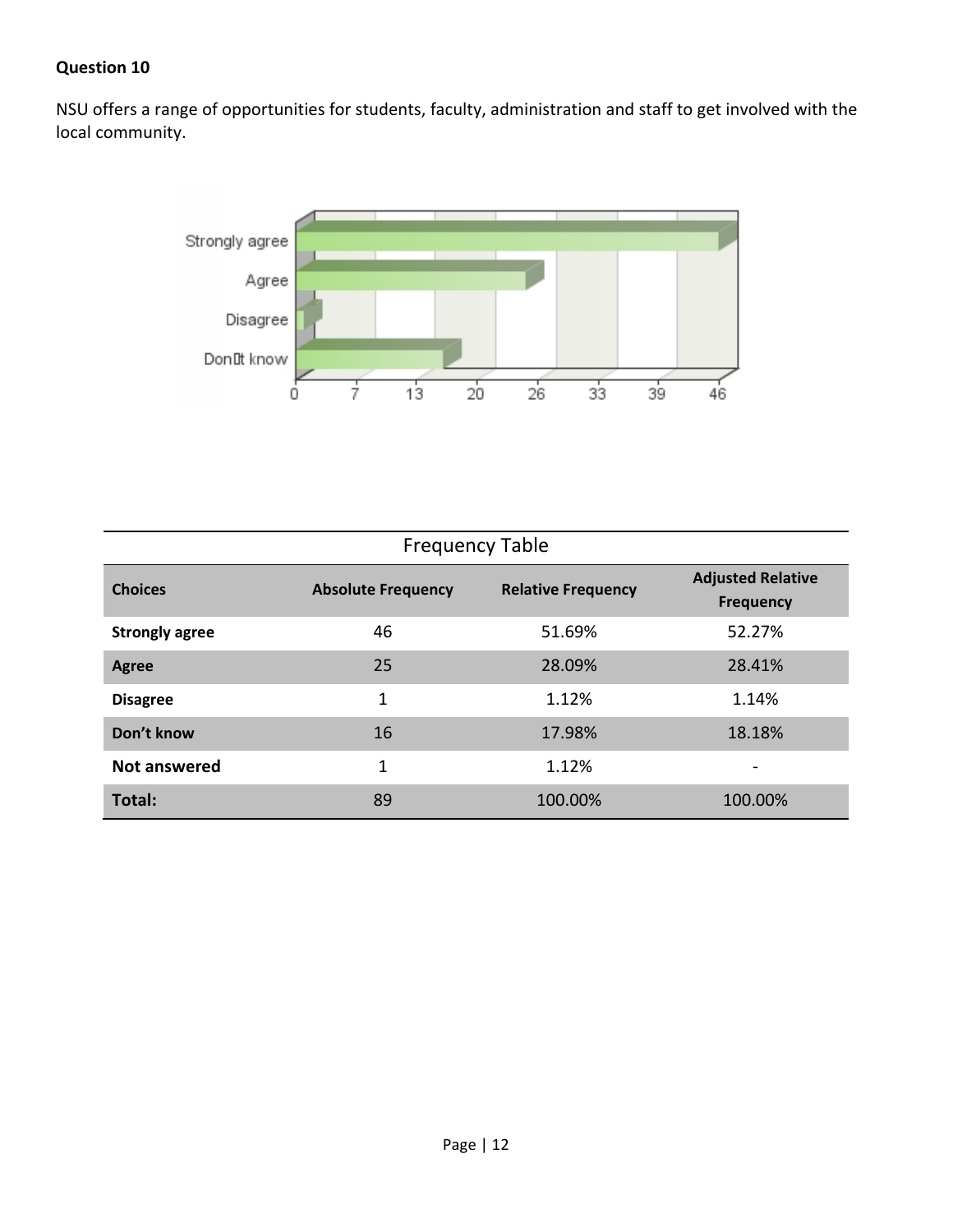Major strength(s) of your collaboration with NSU:

Being invited by Nora Quillan. Her assistance with the Gold Coast Watercolor Show in hanging and publicity.

The actual collaboration. Working with the DFT has been very beneficial to all involved ‐ clients served, therapists and staff at my agency.

NSU provides resources that allows us to give quality services and programs to our students, parents and community that we would not be able to provide otherwise.

Accessibility of staff.

Provides value to both NSU and to our customers.

#### Financial support

The capacity to provide extra resources to get the job done. The use of students in several of our projects is a great resource for both partners. NSU is a very progressive institution in terms of collaboration and engagement and believes its partners are important.

Great relationship with Ed Aqua and Linda collaborationg on many things regarding educating seniors in the community. Have particpated in the Boomer Expo, and have had Nova host events with another organization that supports those who work in the senior industry. Nova also works with our Care Center here at our community.

Relay For Life

Having open commication with the school in particular with Crystal Darville, who is extemely responsive to my agency's requests. If there is a problem she and Dr. Tommie Boyd have always worked to resolve them.

Staff are passionate and work hard in supporting community events like the DisAbilities Expo in October. As a NSU alumnus, I am proud to see that NSU cares deeply for our community's wellbeing.

Bonnet House is a rare historic treasure in Fort Lauderdale. We appreciate the oppotunity to share the estate with NSU's VIP guests at special events.

For newcomers to our particular population, this is a crash course in learning about low-come populations-some with trepidation at first, but in the end, all with a new level of caring and compassion.

Jessica Cardenas‐Gonzalez is an excellent contact for all Blood Drives.

Flexible working arrangements with Dr Van Hasselt

NSU's ability to respect our proefessional expertise.

Academic management involvement

Availablity of location, tents, lights, and electricity to help with costs of the event.

UNCF is gratified by the support and enthusiasm expressed for GMS program and financial assistance / scholarship programs that support NOVA students.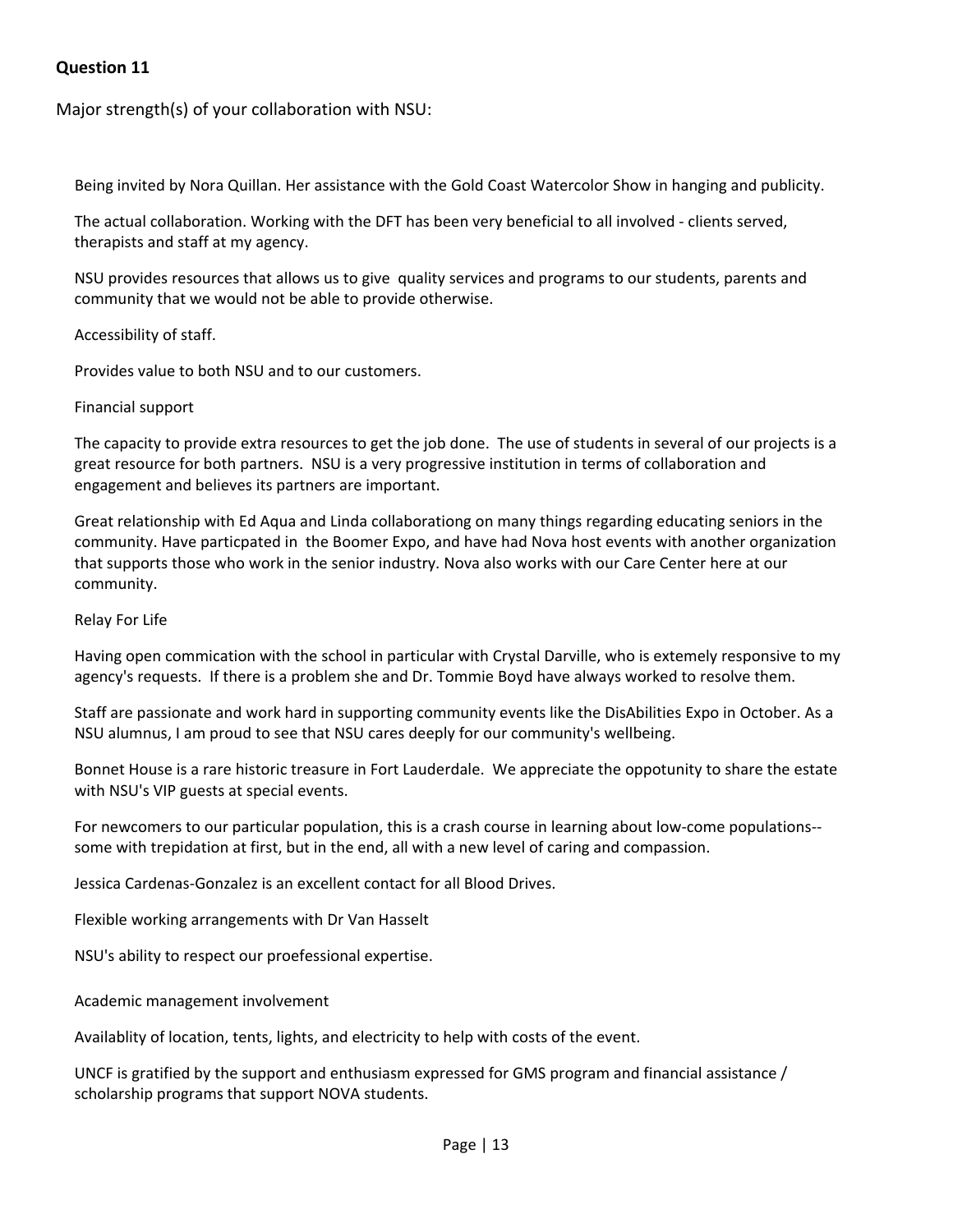#### **Question 11** (continued)

This evaluation is premature as Dr. Ackerman is in the process of setting up our computer lab. We have not yet begun actual classes as yet.

Pharmacy students mentoring our middle‐high school students. Huizenga School sponsoring events.

open to feedback from the field placement

communication

Some of the speakers are excellent.

Very happy with the quality of students from NSU.

We get great students as assistant public defenders through the law school.

Open and actively seeking input

Good commnication, keeping us inform about the students we provide internship placement

The opportunity to provide clinical on site field supervision in exchange for second year clinical staff for children's bereavement camps, pre‐screening of applicants and post follow up counseling.

NSU has a very caring group of individuals who are willing to assist our students in becoming successful.

The intern that completed her practicum at our site was professional and open to challenges. She was well prepared for serving our population.

Nova Law students participating in volunteer internships and clinical programs with our office.

The students we have had for internships have been well prepared.

Strong collegial relationship

Immediate response I get from my contacts at NSU

Communication lines always open between myself, Eric Van Trump and the Facilities Director Maria Lemme. She is wonderful to work with and with the help of NSU we were able to save 1308 lives since January of 2009! Amazing! On behalf of Community Blood Centers of South Florida and myself Eric Van Trump, it is with extreme pleasure that I express my gratitude.

This past year we were able to bring the Thumbody, Too Kindergarten Program to over 6000 students in Broward County which we would never have been able to do without the NOVA Southeastern Service Learning Experience program.

The school provides items for give a ways for the students, provides speakers for conferences and workshops.

Excellent rapport with NSU staff. Creativity and openness to new ideas.

We have had a large pool of internship candidates each year of the program. In some cohorts, there were some very strong candidates that added value to our staff.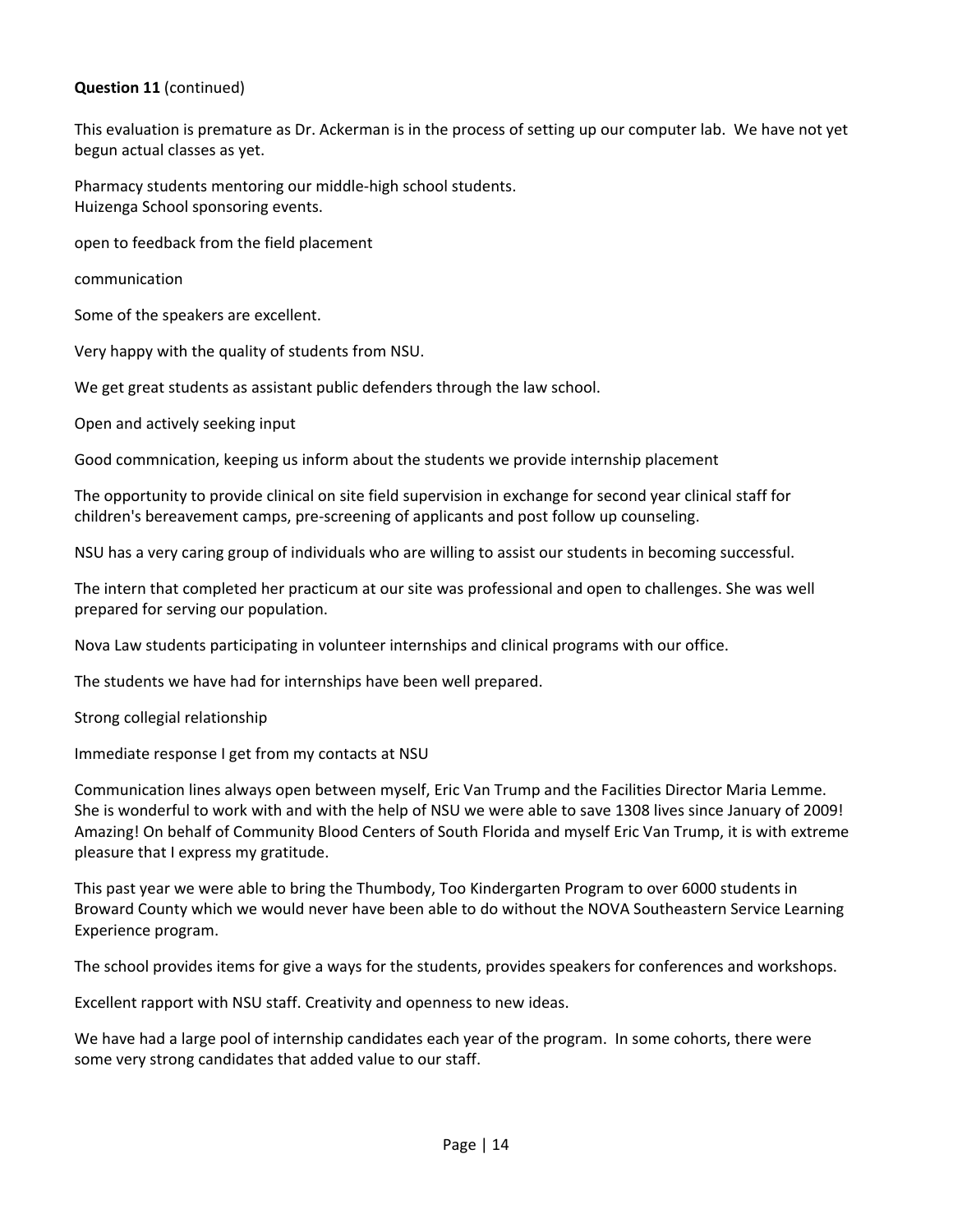#### **Question 11** (continued)

NSU Faculty participate through solos and pre‐concert lectures. Ars Flores professionals are teaching private instruction. Some NSU students play in Ars Flores. Master classes and concerto competition held by Ars Flores brings new students to campus. NSU providing facilities for rehearsals benefits Ars Flores and allows NSU students to watch. Ars Flores free children's concerts bring large crowds of NSU families and local community together.

clinical opportunities that meet our needs and provide good training for students

In these though economic times, it has allowed us to enhance and expand services to those 55 years or older living in Southwest Broward County.

Knowledgeable, committed faculty worked on project with us.

Both the academic and administrative staff people are outstanding to work with. They demonstrate enthusiasm, helpfulness, and creativity when working in the community. They are your best asset.

Teaching students about mental illness to reduce the stigma in the community is a passion of Peer Place Drop-In Center. We look forward to the students we work with each year.

At the yearly luncheon meeting in August the preceptors and Dr. Shepherd discuss how the Nova students participated at each site the previous and we discuss what the university and the placement sites expect of the students.

Good quality students

Ability to meet objectives for education.

Creating more opportunities to impact the community together.

Working with students from area schools

Clinical Supervision

Very good law students participate in our clinical program as well as volunteer law students

The staff is well informed, professional and willing to listen.

Committed Students

communication is clear, effective, and timely

Admnistration and staff are open to new ideas and thoughts of collaborating. Very receptive and individuals are easy to work with.

High quality students who come very prepared.

Well prepared psychology interns.

Their students are very well trained.

Responsiness, deepth of knowledge, willingness to share resources

Very positive working relationship with faculty; easy access on issues of mutual interest; good follow‐up on issues of mutual interest.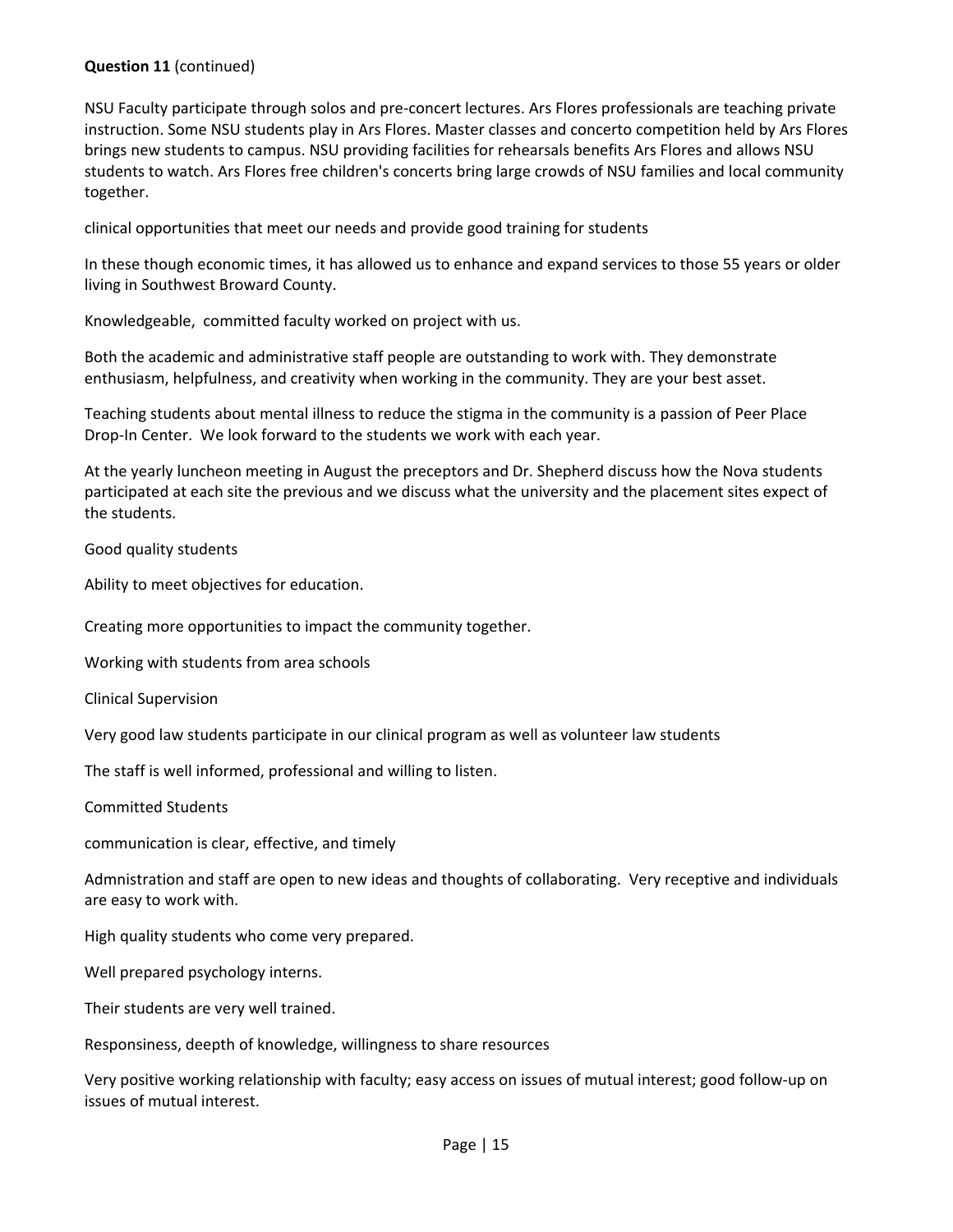#### **Question 11** (continued)

#### Dr. Donna Nguyen

Positive and respectful interpersonal relationships

That is benefits both parties extremely.

Dr. Ed Aqua, Heike and Linda Maurice are wonderful to work with. Our senior community enjoys the benefits a wonderful speakers bureau delivered live in the comfort of our commity. Montlhy health care lecture is consistently excellent!

The students are able to learn in a community environment and learn the practical skills needed in their area of learning. The Enhanced Fitness program truly makes a difference in the lives of our clients.

Providing student internships to highly qualified graduate students

Always available to answer questions.

NSU CPS has shown their gratitude by offering my colleagues and I opportunities to participate in free CE workshops.

I believe your students truly benefit from the experience of doing service learning outside the medical arena. Not only do they learn valuable skills such as active listening, but they also grown pesonally - in confidence and self-esteem. These future pharmacists provide a wonderful role model to children and are more likely to give back to the community when they enter their chosen field. They have truly been an asset to teh community and to my programs.

Academic strength of students

Preparation of students/interns for successful placement at our agency. Training opportunities.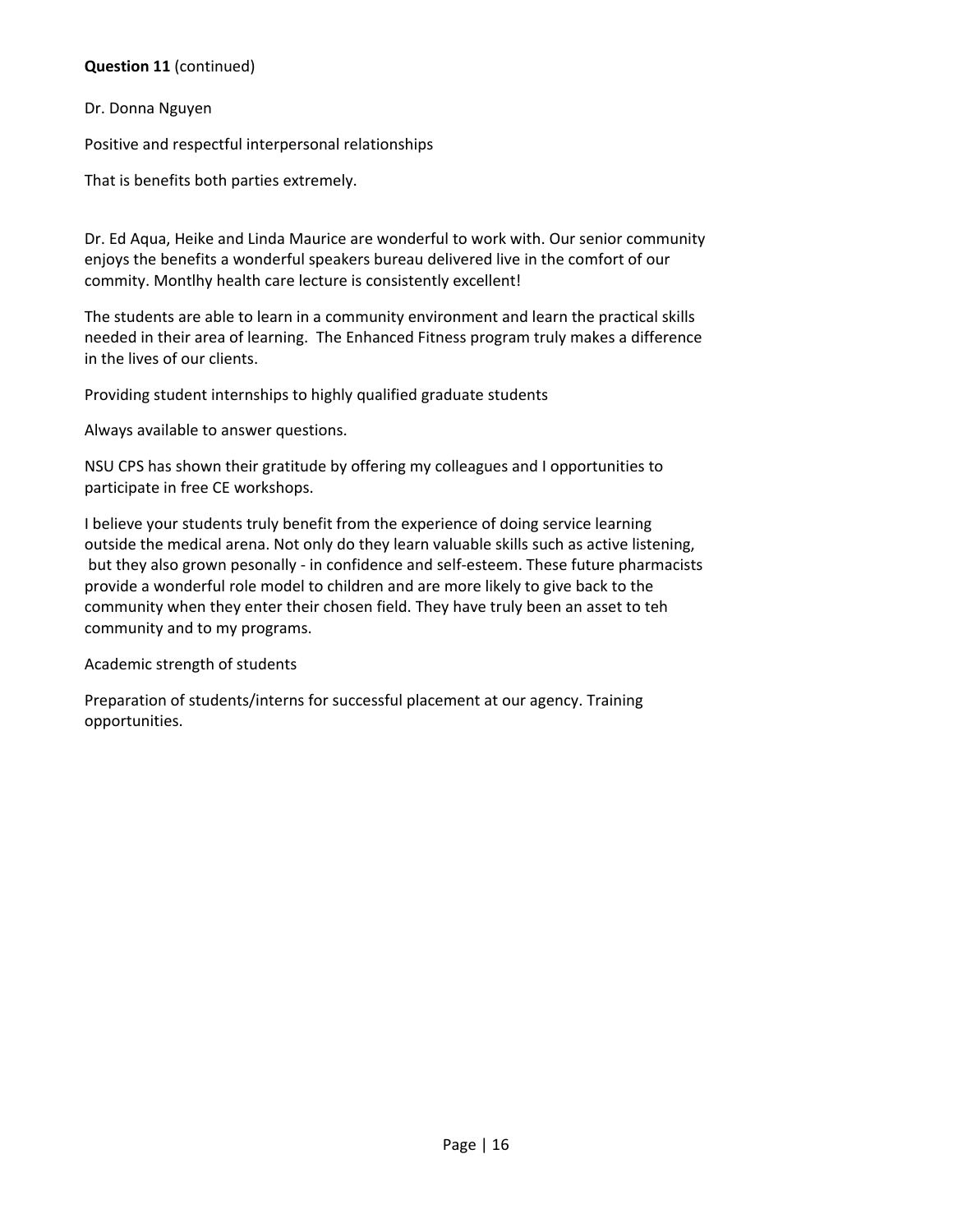Challenges, if any, with your collaboration with NSU:

Some changes occured suddenly due to recession, but we were able to work around them.

Need to have more outreach for increased non‐profits engagement

Setting up a collaborative partnership with our science department and yours for our science club

There had been students who did not meet the standards we were looking for. After meeting with Dr. Boyd and Crystal Darville, the problem was resolved.

Guest lists provided by NSU for Bonnet House events can change at the last minute...but this is not unique to NSU.

Open communication between all departments we are working with within the university. The Paharmacy students semester ends before the end of the public school year, so our students do not have mentors for over a month.

Some students have not shown the passion about their education and the site they have chosen to be a part of.

Some of the speakers do not always communicate the material shared in ways that are understandable to our elderly residents. You can not always teach 90 year olds in the same style and manner you would teach a class of 20 year olds.

Distance from NSU to our office in downtown Miami.

We would love to see more clinical opportunities for law students here at our office.

Have only recently started collabaoration with NSU

Some students that are not responsible, do not follow proper procedure.

The challenge was on our side of the partnership. It was a new program for our school and staff. Despite our issues, Cathy Anton and her staff are going to continue to participate.

Relatively far from main campus

We were hoping to hold our annual Workshop for the Florida Scholastic Press Association on your campus for the past two years...still would like to do it.

I believe that economics are the primary reason. I think that the collaboration would be a benefit for both groups.

Schedule conflicts among PACE/AAUW/Library personnel.

Many NSU students are not of high quality, yet they still get degrees and expect to be hired by our district. Additionally, all communication goes directly to field supervisors rather than through the Supervisor of School Psychology even though I have repeatedly requested to be involved in this process.

Ars Flores would like to eventually merge with NSU, giving this unique orchestra to the university for its long‐term existence.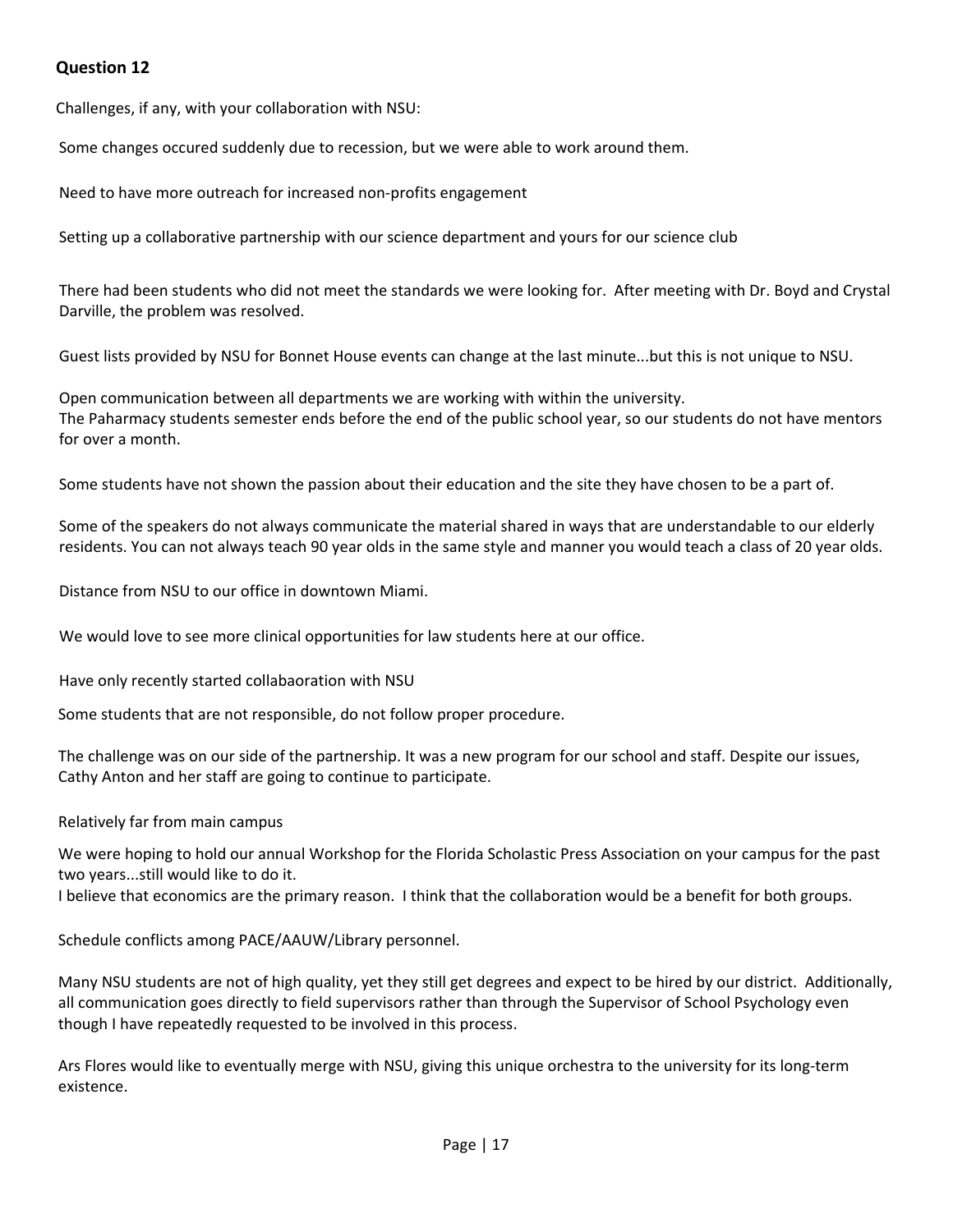#### **Question 12** (continued)

feedback provided regarding challenges with student scheduling and early training experiences not addressed fully

Navigating the hierarchy to get decisions made and to make recommendations to change directions that might suit the partnership seems a bit complicated.

None. Everyone I've worked with throughout the years has always gone the extra mile to be helpful.

As the year moves along and everyone gets busy...we seem to communicate only if there is a problem!

There is a mid‐year and a final evaluation, but they are on paper.

Do not fully prepare students for current challenges with RtI implementation. Wish we could collaborate more often

More correspondences/interactions with Psychological Services Coordinator

They are not prepared for Clinical Documentation and extra paper work.

Getting more Nova law students to seeing the benefit of volunteering with our office, even though we are in Miami.

No contact with facility; No agency site visits similar th other universities; Unclear expecations of student placements; No clinical monitoring of students in placement

Due to the size of your organization, collaborations take quite a bit of time to explore and implement.

They are not in Tennessee

More direct faculty communications (NOVA Faculty Supervisor) with on‐site supervisor in order to better help students having problems to work on the problem before it is too late.

Strength, variety and availability of professors.

Funding for the Enhanced Fitness program.

Coordinating schedules with student interns who attend school, work, and try to fit in their practicum hours in‐ between.

No challenges.

Dealing with NSU's legal team in developing an affiliation agreement has been very time‐consuming.

Allot more time to exchange ideas/projects to improve the training of students.